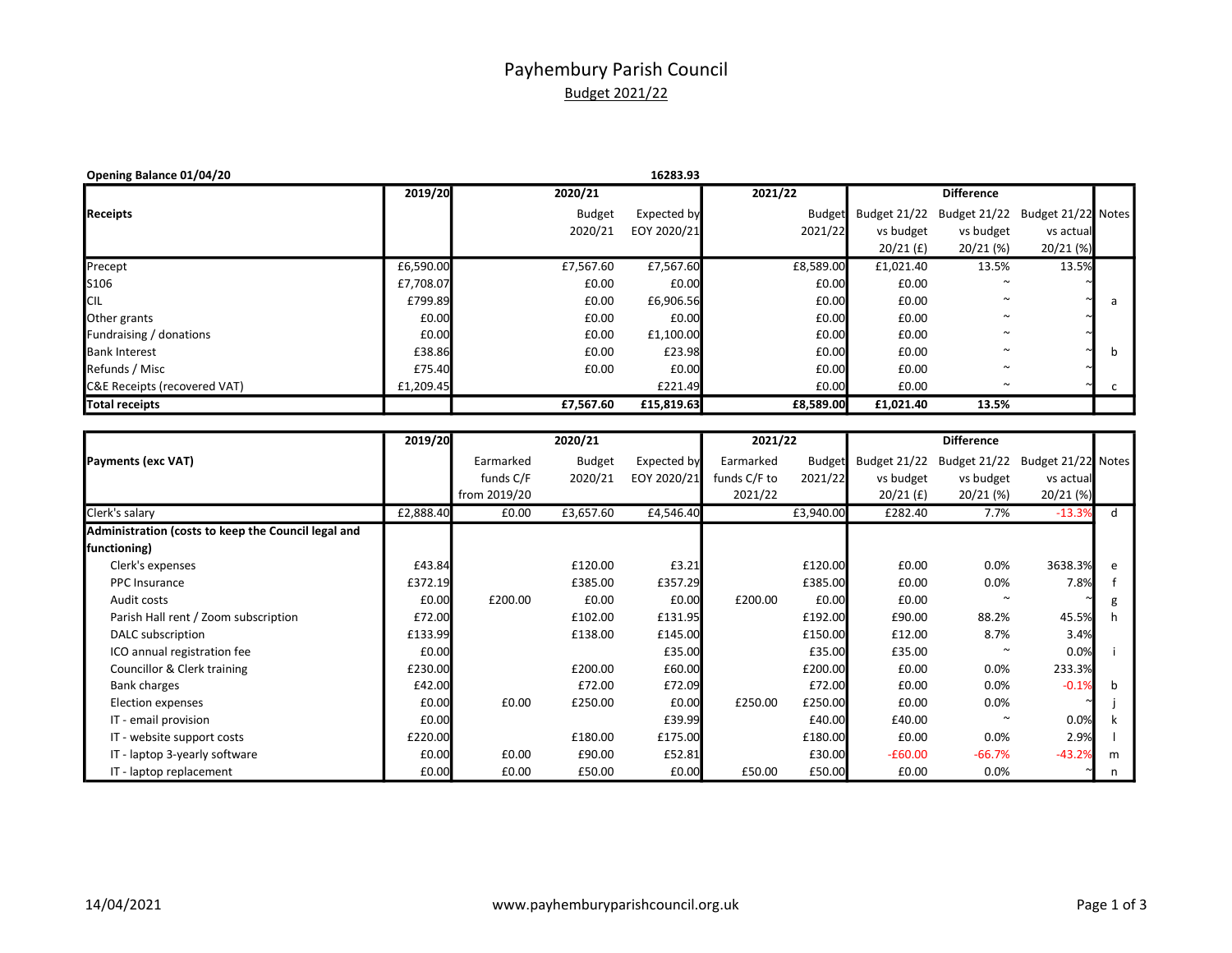## Payhembury Parish Council Budget 2021/22

|                                                      | 2019/20 |              | 2020/21       |             | 2021/22      |               |                     | <b>Difference</b>   |                    |              |
|------------------------------------------------------|---------|--------------|---------------|-------------|--------------|---------------|---------------------|---------------------|--------------------|--------------|
| Payments (exc VAT)                                   |         | Earmarked    | <b>Budget</b> | Expected by | Earmarked    | <b>Budget</b> | <b>Budget 21/22</b> | <b>Budget 21/22</b> | Budget 21/22 Notes |              |
|                                                      |         | funds C/F    | 2020/21       | EOY 2020/21 | funds C/F to | 2021/22       | vs budget           | vs budget           | vs actual          |              |
|                                                      |         | from 2019/20 |               |             | 2021/22      |               | $20/21$ (£)         | $20/21$ (%)         | 20/21 (%)          |              |
| \$137 (costs for which there is no specific power to |         |              |               |             |              |               |                     |                     |                    | $\circ$      |
| spend)                                               |         |              |               |             |              |               |                     |                     |                    |              |
| Poppy Wreath                                         | £29.17  |              | £30.00        | £30.00      |              | £30.00        | £0.00               | 0.0%                | 0.0%               |              |
| Grants to village clubs                              | £150.00 |              | £200.00       | £200.00     |              | £200.00       | £0.00               | 0.0%                | 0.0%               |              |
| Special events                                       | £45.00  | £0.00        | £30.00        | £0.00       | £30.00       | £30.00        | £0.00               | 0.0%                |                    | р            |
| Running costs (on-going costs to provide services to |         |              |               |             |              |               |                     |                     |                    |              |
| parishioners)                                        |         |              |               |             |              |               |                     |                     |                    |              |
| EDDC dog bin emptying (2 bins)                       | £175.00 |              | £180.00       | £182.00     |              | £280.00       | £100.00             | 55.6%               | 53.8%              |              |
| Church clock service                                 | £287.00 |              | £295.00       | £296.00     |              | £305.00       | £10.00              | 3.4%                | 3.0%               |              |
| Playing field rent                                   | £383.14 |              | £308.00       | £307.82     |              | £340.00       | £32.00              | 10.4%               | 10.5%              | q            |
| Playing field RoSPA inspection                       | £0.00   |              | £83.00        | £75.50      |              | £80.00        | $-E3.00$            | $-3.6%$             | 6.0%               |              |
| <b>Grass cutting</b>                                 | £900.00 |              | £900.00       | £950.00     |              | £1,000.00     | £100.00             | 11.1%               | 5.3%               |              |
| Ditch clearing                                       | £0.00   |              | £0.00         | £0.00       |              | £150.00       | £150.00             | $\sim$              |                    |              |
| Defibrillator phone costs                            | £204.00 |              | £157.00       | £152.00     |              | £160.00       | £3.00               | 1.9%                | 5.3%               |              |
| Defibrillator consumables & training                 | £102.00 |              | £40.00        | £0.00       | £40.00       | £40.00        | £0.00               | 0.0%                |                    |              |
| Assets maintenance                                   | £0.00   |              | £100.00       | £93.08      | £56.92       | £150.00       | £50.00              | 50.0%               | 61.2%              |              |
| <b>Other Payments &amp; Projects</b>                 |         |              |               |             |              |               |                     |                     |                    |              |
| Other Payments & Projects                            | £6.90   |              | £0.00         | £0.00       |              |               | £0.00               |                     |                    |              |
| Grants                                               | £600.00 |              | £0.00         | £100.00     |              |               | £0.00               | $\sim$              |                    | $\mathbf{u}$ |
| P1708 - Payhembury sign - flowers                    | £0.00   | £50.00       | £0.00         | £0.00       |              |               |                     |                     |                    | S            |
| P1904 - Tale Bus Shelter                             | £0.00   | £2,000.00    | £0.00         | £0.00       | £2,000.00    | £0.00         | £0.00               |                     |                    |              |
| P1905 - DADBRF tree replacement                      | £0.00   |              | £0.00         | £0.00       |              | £0.00         | £0.00               |                     |                    |              |
| P1906 - Playing fields improvements                  | £0.00   | £8,500.00    | £0.00         | £0.00       | £15,506.56   | £0.00         | £0.00               |                     |                    | a, v         |
| P1907 - Barrow Road speed issue                      | £0.00   | £1,700.00    | £0.00         | £0.00       | £1,700.00    | £0.00         | £0.00               |                     |                    | W            |
| P1908 - Allotments                                   | £0.00   |              | £0.00         | £0.00       |              | £0.00         |                     |                     |                    |              |
| P2101 - New dog poo bin                              |         |              |               |             |              | £180.00       |                     |                     |                    | x            |
| Totals (exc VAT)                                     |         | £12,450.00   | £7,567.60     | £8,005.14   | £19,833.48   | £8,589.00     | £1,021.40           | 13.5%               |                    |              |
| VAT paid out                                         | £281.10 |              |               | £230.22     |              |               | £0.00               | $\sim$              |                    | c            |
| <b>Totals</b>                                        |         |              |               | £8,235.36   |              |               |                     |                     |                    |              |
| Closing balance 31/3/21                              |         |              |               | £23,868.20  |              |               |                     |                     |                    |              |

| <b>Earmarked Reserves</b>                  | £0.00      |
|--------------------------------------------|------------|
| <b>General Reserves</b>                    | £23.868.20 |
| Project contingency (10%)                  | £1.920.66  |
| General Reserves minus project contingency | £21.947.54 |